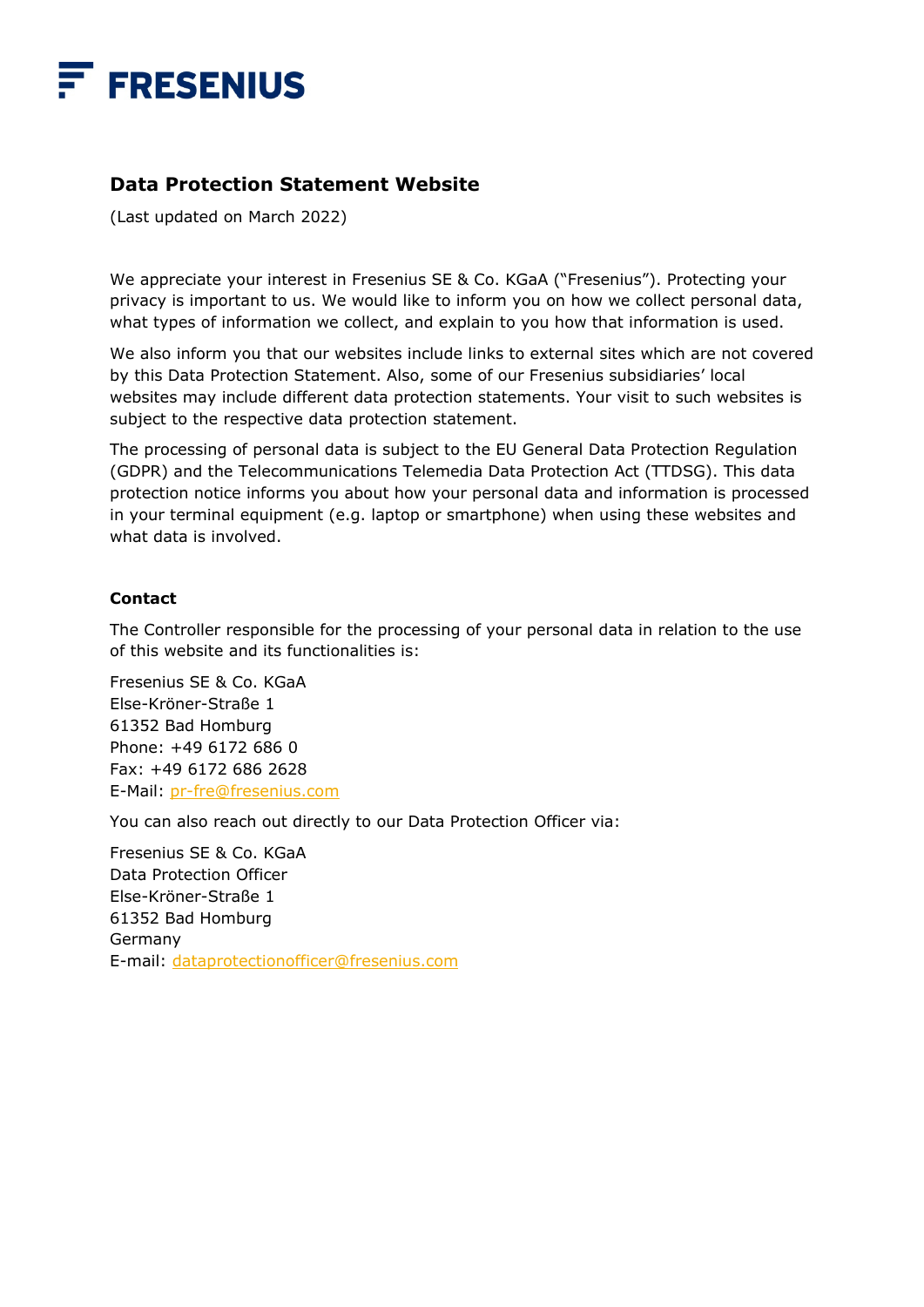## **Processing of your personal data**

We process your personal data for the following purposes and on the basis of the following legal bases:

## **Recording of technical characteristics when visiting the website**

We collect information about your visit to our website, as we do with most other websites. When you visit our website, the web server temporarily records

- the domain name or IP address of your computer,
- the file request of the client (file name and URL),
- the http response code,
- the website from which you are visiting us,
- which Internet browser and which operating system you are using,
- the nature of their device,
- the date of her visit,
- as well as how long you've been here.

Your IP address is only recorded anonymously - shortened by the last block of numbers (octet). The logging of data is necessary for navigation through the pages and use of essential functions (§ 25 II No. 2 TTDSG, Art. 6 I b) GDPR). In addition, the data is used for the purpose of detecting and tracking abuse on the basis of the legitimate interests of data security and the functionality of the service (Art. 6 I f) GDPR, § 25 II No. 2 TTDSG). In particular, no overriding interest of the data subject is opposed to a use for the defense against attempted attacks on our web server to ensure proper use. The data will neither be used for the creation of individual profiles nor passed on to third parties and will be deleted after seven days at the latest.

### **When you actively provide information when contacting us**

We will collect and process data you actively provided to us for instance when filling in online forms when contacting us by means of communication such as e-mail, telephone or mail. In case of online forms, the purpose for which you provide us with your personal data can be found on the form itself, generally the purpose will be to communicate with you.

If you contact us via e-mail, phone, fax or an online contact form provided on our website, we process personal data as far as provided by you: your name, company, profession, address data, e-mail address, phone number, fax number, content and type of your request and possible further information provided by you for the purpose of responding to your inquiry. We do this based on your prior given consent (Art. 6 sec. 1 lit. a) GDPR) or, in order to execute a contract you are party to (Art. 6 sec. 1 lit. b) GDRP), or based on our legitimate interest in communicating with you and answer your inquiry, which is not overridden by your interests, rights or freedoms since you contacted us yourself (Art. 6 sec. 1 lit. f) GDPR). We will not use the information as a basis for contacting you further for marketing purposes, unless you have given us your explicit consent to do so.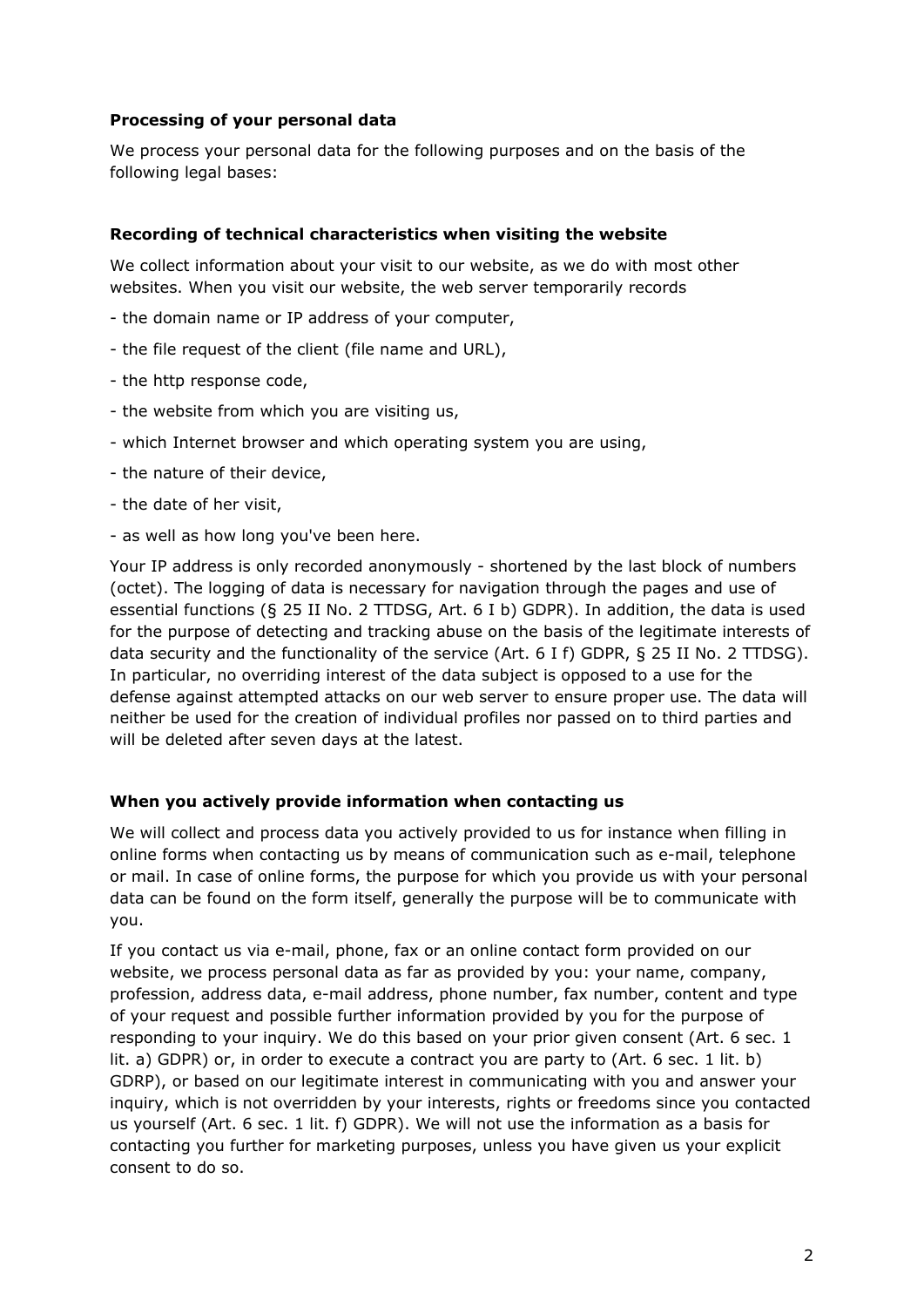Your contact details will be stored after the inquiry has been completed, in order to be able to react to follow up inquiries, if these arise. Details provided on online forms are always collected using a secure connection to protect personal information from manipulation or unauthorized access. Please be aware that regular e-mail traffic is not secure.

## **When you view YouTube Videos on this site**

As part of the activity feed, we incorporate videos from YouTube on our website from time to time. YouTube, as the majority of websites, uses cookies in order to collect user specific data on its website for, amongst other things, recording video statistics, prevent fraud, and improve the user-friendliness. These YouTube videos are implemented using a Shariff-like method, Further data processing operations are triggered once the YouTube Video is started.

For more information about privacy on YouTube, see [Google's privacy policy](Data Protection Statement Website).

# **Recipients of your personal data**

In order to provide our website we make use of external service providers ("Processors"), such as hosting service providers, who thereby get access to your personal data. In this context data, which results from hosting the Website is processed by NetFederation Gmbh, Sürther Hauptstraße 180b, 50999 Cologne, Germany All Processors are carefully chosen by us and regularly checked. These processors may only process personal data for the purposes determined by us and may only process data in accordance with this Data Protection Statement and applicable data protection laws.

In order to be able to handle your inquiries, we will forward your inquiry, including your personal data as provided by you, to your local country contact. This may lead to your personal data being transferred to a third country outside of the European Union, which may not provide a similar level of data protection. With regard to those countries we have provided appropriate safeguards in order to secure your personal data to a degree that equals the level of data protection in the European Union. These safeguards are Standard Contractual Clauses that have been issued by the European Commission. Where no safeguards are provided we will ask you for your consent.

We will not disclose your personal data to any governmental authority, unless required by law. Our employees, agencies, and retailers are obliged to respect the confidentiality and protection of your personal data.

# **Local Storage**

The Local Storage is data in your browser's cache that persists even after you close the browser window and can be read as long as it is not emptied.

Your computer's local storage is used on this site to track the decision whether or not you consent to the use of cookies on our website. Your selection will be saved automatically.

If you do not want the local storage feature to be used, you can customize or deny it in your browser settings.

Local storage content can be found in your browser under the "Chronicle" or "Local Data" settings.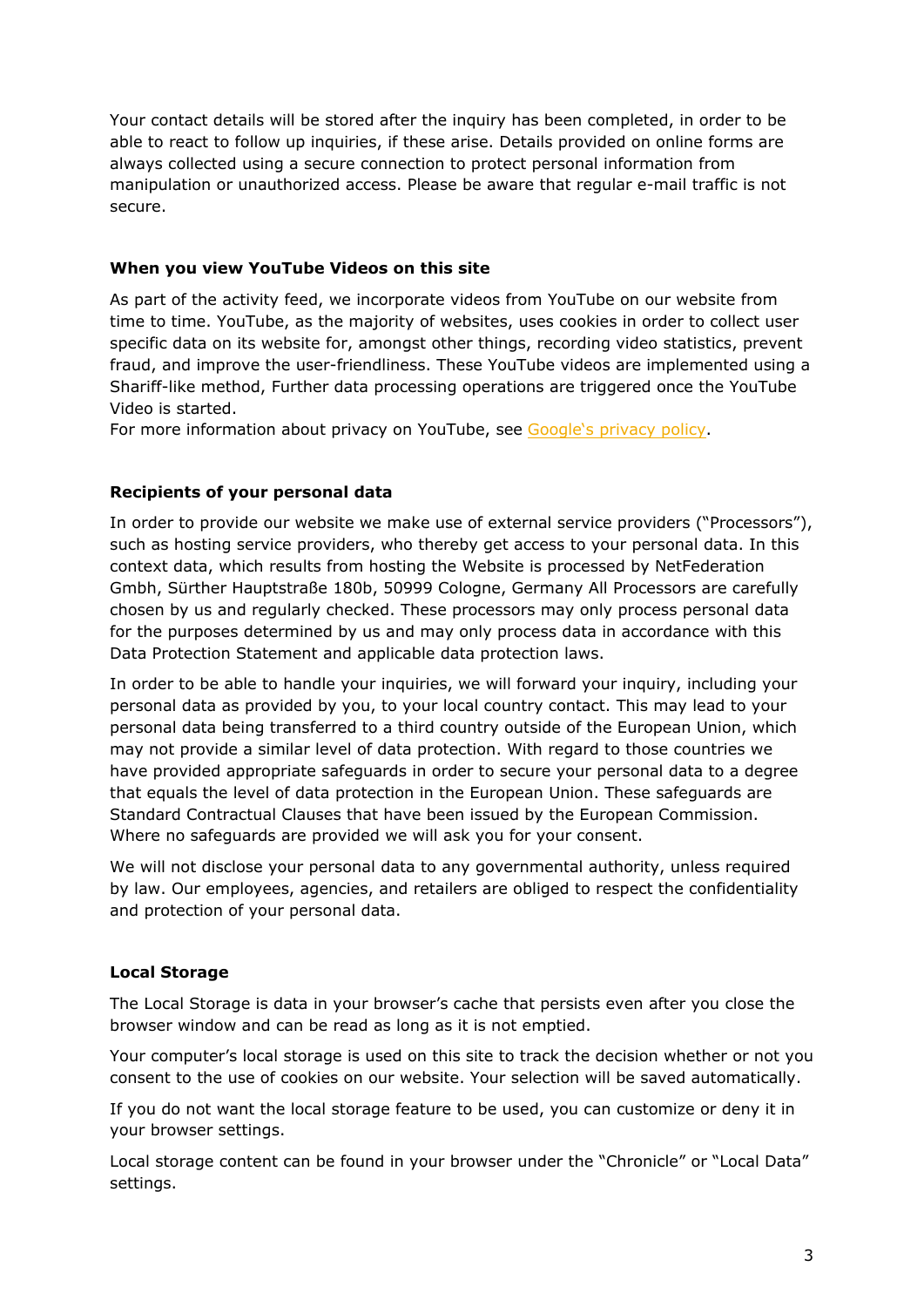Third parties cannot access the data in the Local Storage.

### **Cookies**

Our website uses cookies. Cookies are small text files that are stored locally on your computer by your web browser. Before cookies are used by us, you will be asked whether you agree to this. You can delete cookies at any time, even if they have already been used. Please follow the instructions of your browser provider for the settings.

#### **What cookies do we use and why**

#### **Session and functional cookies**

For a functioning and individualized browsing experience, we use so called "session cookies" which will help to identify you while using our website, in order to make the visit of our website more convenient. These "session cookies" will be deleted automatically and immediately after you close our website. These session cookies cannot be deselected because they are necessary for the proper use of the website.

We also use a functional "cookie notifier" cookie, which saves your decision either to agree with the usage of cookies on our website or not. It is saved automatically upon your click on one of the two options available. Your acceptance of our cookies is stored for one year from then on; if you decide to refuse our cookies, your decision will be stored for one month. During this time the cookies information banner will not be shown again.

These cookies are necessary for you to navigate the pages and use essential functions. They enable basic functions, such as access to secure areas or setting your privacy preferences. The legal basis for these cookies is § 25 II Nr. 2 TTDSG, Art 6 I b) GDPR.

### **Tracking cookies**

Our website uses Matomo (formerly Piwik) an open source web analytics tool. Matomos "tracking cookies" are used to analyze and improve how our website works.

These cookies collect pseudonymous non-user-specific information only. These cookies track for instance the time of the visit of the website, how often visitors use a page of our website, which pages visitors go to most often, how long they stay on which site, the websites that directed the visitor to our website and if they get error messages from our pages. In addition to this, the country of origin, the browser and the operating software of the visitor are tracked. These cookies collect information in a way that cannot be used to identify a single user of our website. Whenever we use tracking cookies, your data will be immediately anonymized right after collection.

The information generated by Matomos cookies about your use of the website (including your IP address anonymized prior to its storage) will be stored on the server of our inhouse service provider, NetFederation Gmbh, Sürther Hauptstraße 180b, 50999 Cologne, Germany. The anonymized IP-address that is transmitted will not be merged with other data collected by us. Those data will be stored for five years. If you decide to set a "donot-track" preference in your web browser or on your mobile device, your visit will not be tracked.

These cookies help us to improve the performance of our website and enhance the user experience. The collection of anonymous and pseudonymous information allows us to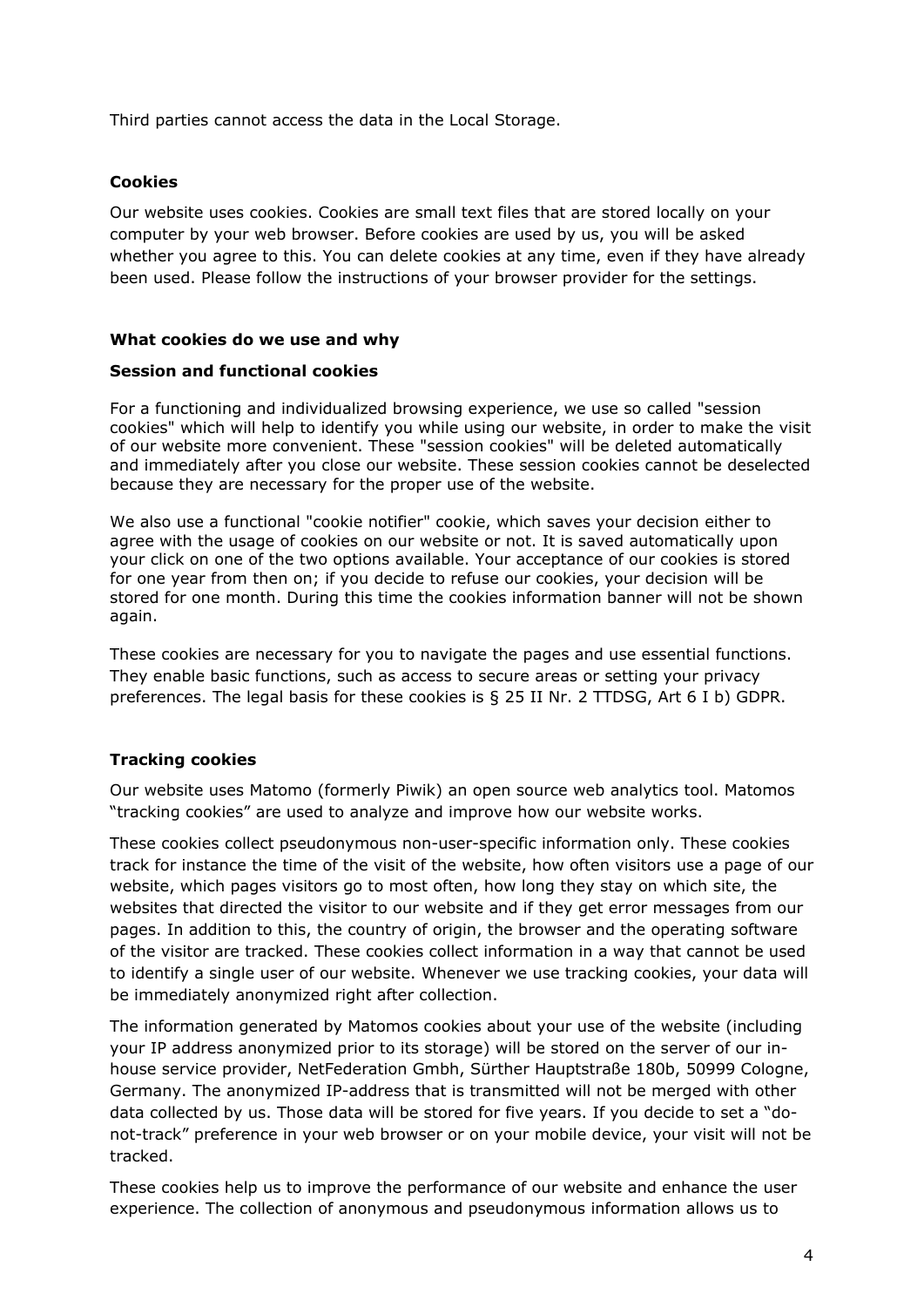compile statistics on the operation of the website (for example, the number of visits and traffic sources) and user behavior on it (for example, movement paths and interaction with the website). The legal basis for these cookies is Art. 6 I a) GDPR.

Below you are given the option to deny the collection and analysis of various statistical information of your page visit.

If the box below is checked, your usage statistics are collected and analyzed.

If the box below is not checked, no usage statistics of your visit will be collected anymore. It should be noted that a unique cookie is set to allow this functionality.

#### **How to manage cookies:**

Whether you allow the use of cookies is your choice, you may enable or disable the use of cookies by websites such as ours at any time by selecting the respective browser settings. Also, you can delete already set cookies at your own discretion at any time. However, please note that if you choose not to accept the use of cookies you may not be able to experience the full functionality of this website.

If you give your full consent to the use of the above-mentioned cookies, this decision will be stored until you revoke your consent to the use of cookies. We will also ask you for your consent again after one year.

If you refuse to use the cookie completely, we will ask you for your consent again after one month.

If you make specific decisions for or against certain types of cookies as part of the cookie settings, this will be stored for a period of 12 months and we will ask you again for your consent.

In order to refuse the use of cookies, you will need to manage the settings of your web browser or on your mobile device. More information on how to do this can be found here, depending on the web browser you are using:

Chrome Firefox Internet Explorer Safari

If you choose to delete cookies, you might have to confirm certain dialogs once again in order to use all functionalities of this website. Please note that your cookie settings are always related to the web browser you are using, and the settings are of no effect if you use a different web browser upon your next use of this website.

You can revoke your consent to the use of cookies at each and any time in the cookie settings.

### **Your rights as a data subject**

#### **Right to access**

You have the right to obtain from Fresenius confirmation as to whether or not personal data concerning you is being processed, and where that is the case, access to the personal data.